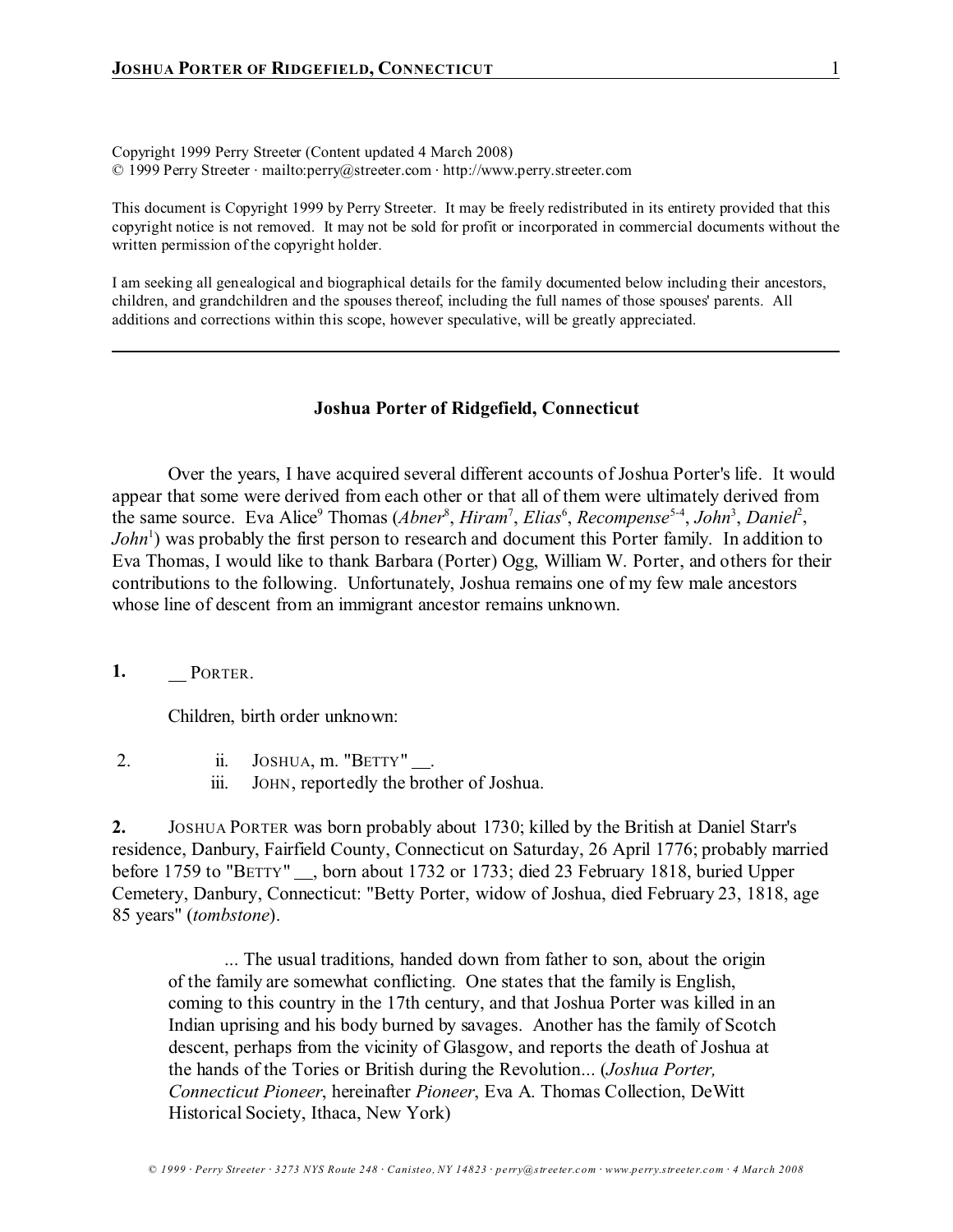It seems probable that Joshua's immigrant Porter ancestor was English origin and immigrated during the seventeenth century. As will be shown below, Joshua was in fact killed by the British during the American Revolution. However, we should not completely discard the other information contained in these legends. In researching other lines, I have often found that such legends are based on some kernel of truth which has become blurred over time. For example, perhaps Joshua's father or an earlier ancestor was killed by Indians. Perhaps Joshua's maternal grandfather was a Scotsman. These legends can provide clues to further research.

Joshua Porter... was born not later than 1740 and married not later than 1759. The first record of his presence in America is May 18, 1772 when he bought for the sum of fifteen pounds a parcel of land 13½ acres in size "east of the Round Mountain" near Ridgefield, a village about ten miles from Danbury, Connecticut. A year and half later, Dec. 20 1773, he bought for six pounds "six acres and one rood of land" lying west of his first purchase. From this humble farm he endeavored to make a living for his family during the troublous years preceding the revolution. Recent discovery of the gravestone of Betty (maiden name unknown), his widow, in the upper cemetery at Danbury, indicates that she was born 1732 or 1733.

In April 1775, resentment against the oppression of England crystallized in the battles of Lexington and Concord. When the news reached Danbury there was great excitement. A company of soldiers was raised and among the ninety-eight names on the company roster we find Joshua Porter, - the sixth company of the fifth regiment, commanded by Col. Waterbury. By request of the New York provincial regiment and the Continental Congress they marched to New York in June 1775 and encamped at Harlem. In September, under orders from Congress, the Company marched to the northern department and took part in operations along Lakes George and Champlain, assisting in the reduction of St. Johns in October.

After his service as a solder, Joshua returned home. Nationally the times were momentous. In July came the Declaration of Independence and the die was cast for complete separation from the mother country. Slowly the war progressed. There were no major engagements in Connecticut, but depots were established for the storage of arms, ammunition and supplies, one being located at Danbury. It became of increasing importance for the British to discover and destroy the sources of supplies for the Continental Army. General Wm. Tryon, Governor of the colony of New York, was given the task of destroying the depot of supplies at Danbury. Tryon approached Danbury from the southeast and reached his objective on Saturday, April 26, 1777. No one knew what direction his march would take from that point on, and it was important for the farmers in his path to find out. One of them was Joshua Porter. Perhaps mindful of his former army service and needing supplies (it is said that he came to town for a jug of molasses), he set out to gain first hand information and was in Danbury when the enemy came. In town he met Captain Eleazar Starr and they took refuge in the house of Captain Starr's cousin, Major Daniel Starr (one of the most valuable dwellings in Danbury) to observe the action of the enemy. Joshua and Captain Starr were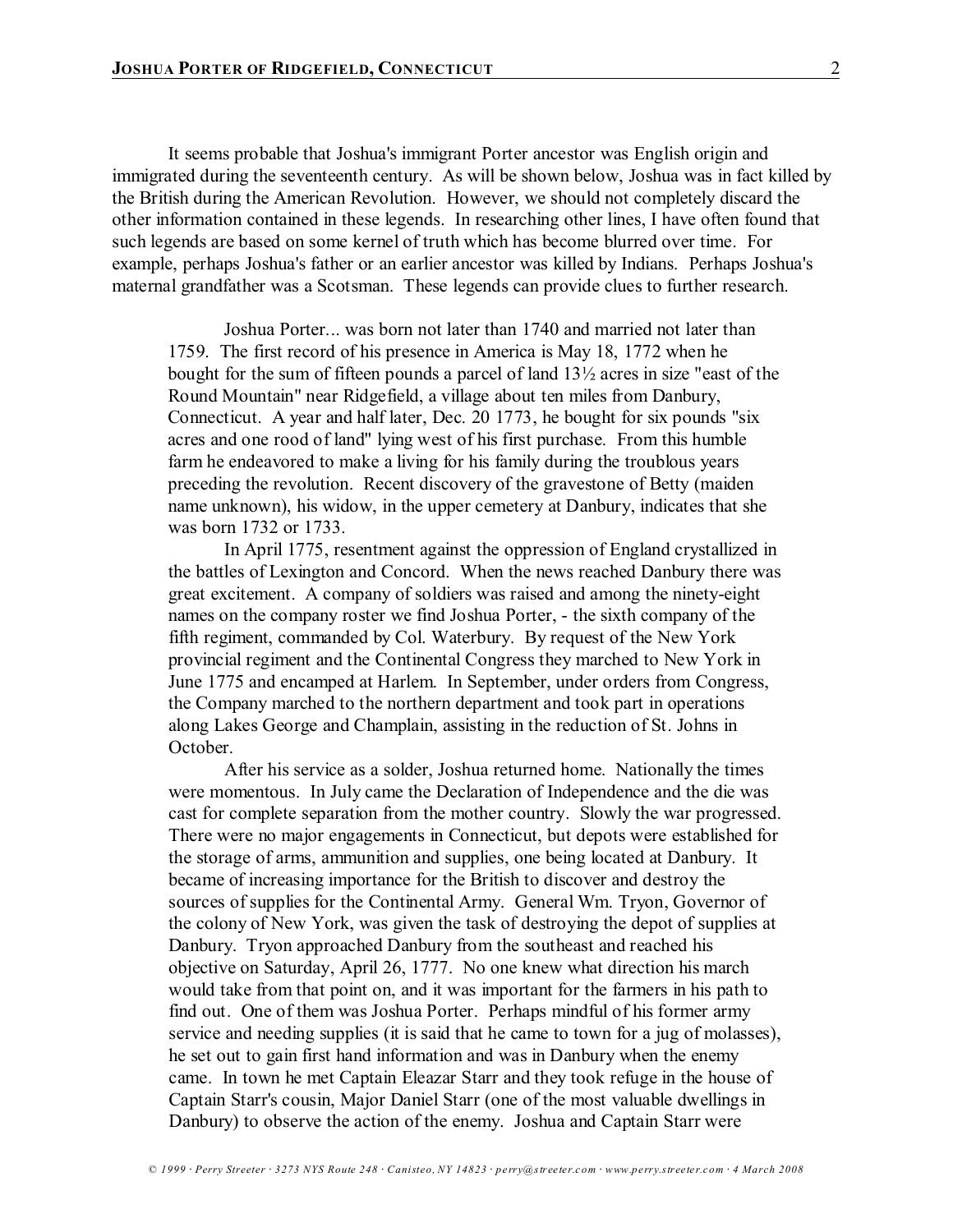standing in the doorway, the fell under enemy fire, a torch was applied to the house and their bodies consumed in the flames.

How Joshua's family managed we do not know, [nor what deprivations] they suffered as the war dragged on, sometimes seemingly hopeless as to [the] outcome. But carry on they did, and finally the war was over. Peace came and recognition of the United States of America. Civil authority was restored and it now became advisable for the widow to proceed with the legal formality of probating her husband's estate. This she did on November 11, 1784, being appointed administratrix. The total value of the estate was twenty-one pound, two shillings and one penny. Claims against the estate were filed by six persons, totaling fourteen pounds, four shillings and two pence. The court decreed the personal "movables" to the widow and her dower third of the real estate, upon which it became evident that the remainder might not be sufficient for the payment of the claims. Thereupon the court ordered the two-thirds interest in the real estate sold and Nathan Stevens was the purchaser for the sum of thirty shillings, which being less than the costs of the sale, extinguished the claims of the creditors. As to the justice of the claims, we do not know; at any rate these liabilities were eliminated, and five days later Betty bought back the farm from Stevens, which she continued to own until 1815 when she deeded it to her daughter, Betty Gregory, for the sum of \$280.00. Her gravestone inscription "Betty Porter, widow of Joshua, died February 23, 1818, aged 85 years." On March 21, 1818, administration of her estate was granted to her son-in-law, Nathaniel Gregory. Her estate inventories \$45.17½. (*Family Records conveyed in correspondence with Douglas R. Tripp*, hereinafter *Tripp FRs*).

Additional details are provided from another account of Joshua's life:

[Joshua] enlisted May 9, 1775 as [a] Private in 6th Company, 5th Regiment Connecticut troops under Captain Noble Benedict... Discharged Dec. 13, 1775 and returned to his home farm at Ridgefield. When the British under Gen. Tyron executed the "Danbury Raid" in late April, 1777, Joshua Porter went to Danbury to get first hand information. He became involved in action between snipers and the British troops and took refuge with three other persons, one a negro, in Major Daniel Starr's house; all four were killed and the house burned in the afternoon of April 26, 1777. (*Synopsis of Genealogy of Joshua Porter (1730?-1777) of Ridgefield, Connecticut*)

When Joshua enlisted, a William Porter, also enlisted at the same time. At least one researcher thought William may have been an older son of Joshua's. The black man killed with Joshua Porter was named Adams; he was a slave who belonged to Samuel Smith of Redding (*Pioneer*). One account, *Joshua Porter, Connecticut Pioneer*, includes a story of what happened following the killing:

Back in the farm home near Ridgefield, in what was called the Westville district, was Joshua's wife, Betty, waiting with her family of children for her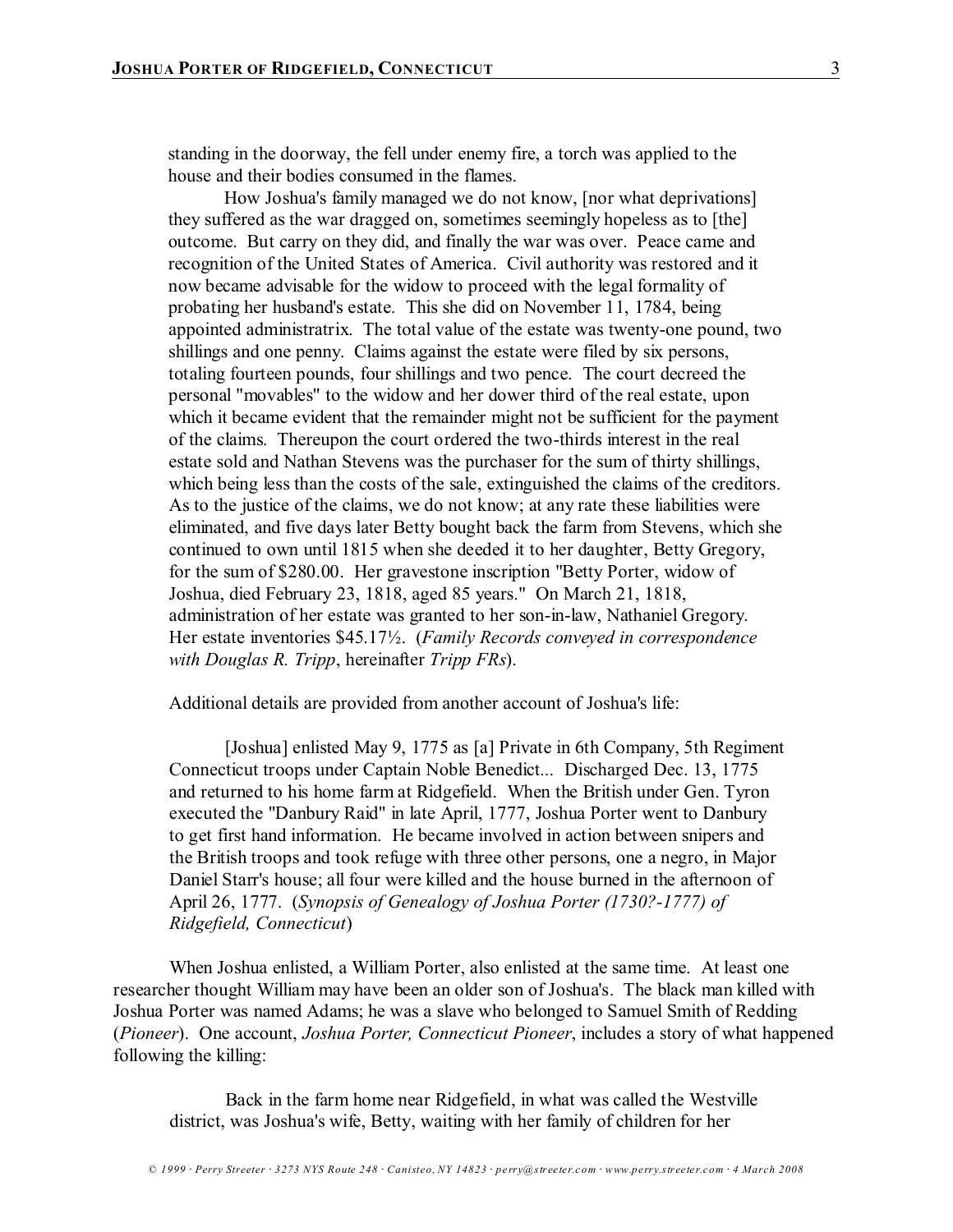husband's return. There was the sixteen year old daughter, Betty, eleven year old John, James, eight, Rebeckah, five, Mary, three, and the baby, Czar, not quite a year old. One can picture the mother's anxiety mounting with the passing of the afternoon when her husband failed to come home and word filtered in of the British advance and perhaps the smoke and flames of burning Danbury were visible. It is related that brother of Joshua Porter, John, besought by his sister-inlaw, went to the village to see what the British were doing and came upon three members of a picket stationed on Park Avenue. They commanded him to halt. "What for?" he inquired, still continuing toward them. "You are our prisoner" said they. "Guess not" he laconically replied, moving steadily upon them. "We'll stick you through and through if you don't stop" one of them threatened, advancing close to him. John Porter was a man of powerful build, strong and quick. They were close upon him and there as a gulch in back of them. In a flash he grasped the foremost trooper and hurled him against the other two, and the three went into the gulch in a demoralized heap. One might wish that the story would end with John Porter escaping from the troopers; unfortunately this was not the result, for the rest of the squad, seeing the disaster, surrounded John and subdued him, and he was one of the seven prisoners who were taken by the British from Danbury. All that is impetuous action got for him was confinement in the infamous "Sugar House" prison on New York City, but he was eventually released and returned home. The incident gave the name "Squabble Hill" to this particularly locality in Danbury for a great many years.

According to at least one researcher, Betty's maiden name was Elwell. However, I have not found any primary source(s) to substantiate the following claim:

"Porter, Joshua, Pvt., CT, b c. 1763 [*sic*, 1733?], prob CT d 4-26-1777, Danbury, CT, m c. 1759, Elizabeth Elwell (1763---2-23-1818). Desc. Reineman, Patricia Arnold." ("Historical and Genealogical Record of the Michigan Daughters of the American Revolution, 1976-1988. Volume VII. [1990], p. 212)

On page 288 of the same source, information about the DAR member is found: "Reineman, Patricia Arnold (Martin E.) No. 714038 a 1988 L.B.W." indicating that 714038 is her DAR number and she was admitted in 1988 to the Lucy Wolcott Barnum Chapter in Adrian, Michigan.

Children, probably all born in Ridgefield, Fairfield, Connecticut:

- i. BETTY, b. 1 Feb 1760; m. NATHANIEL GREGORY.
- 3. ii. JOHN, b. 23 April 1766; m. (1) DINAH THOMAS.
	- iii. JAMES, b. 2 Dec 1769; d. probably before 30 Oct 1796; m. OLIVE STARR, she was probably identical with the Olive Starr b. 11 July 1769; d. 2 Dec 1833, m. (1) Porter, m. (2) 30 Oct 1796 Caleb Rockwell, the Rockwells moved from Ridgefield, CT to Western New York, dau. of Samuel and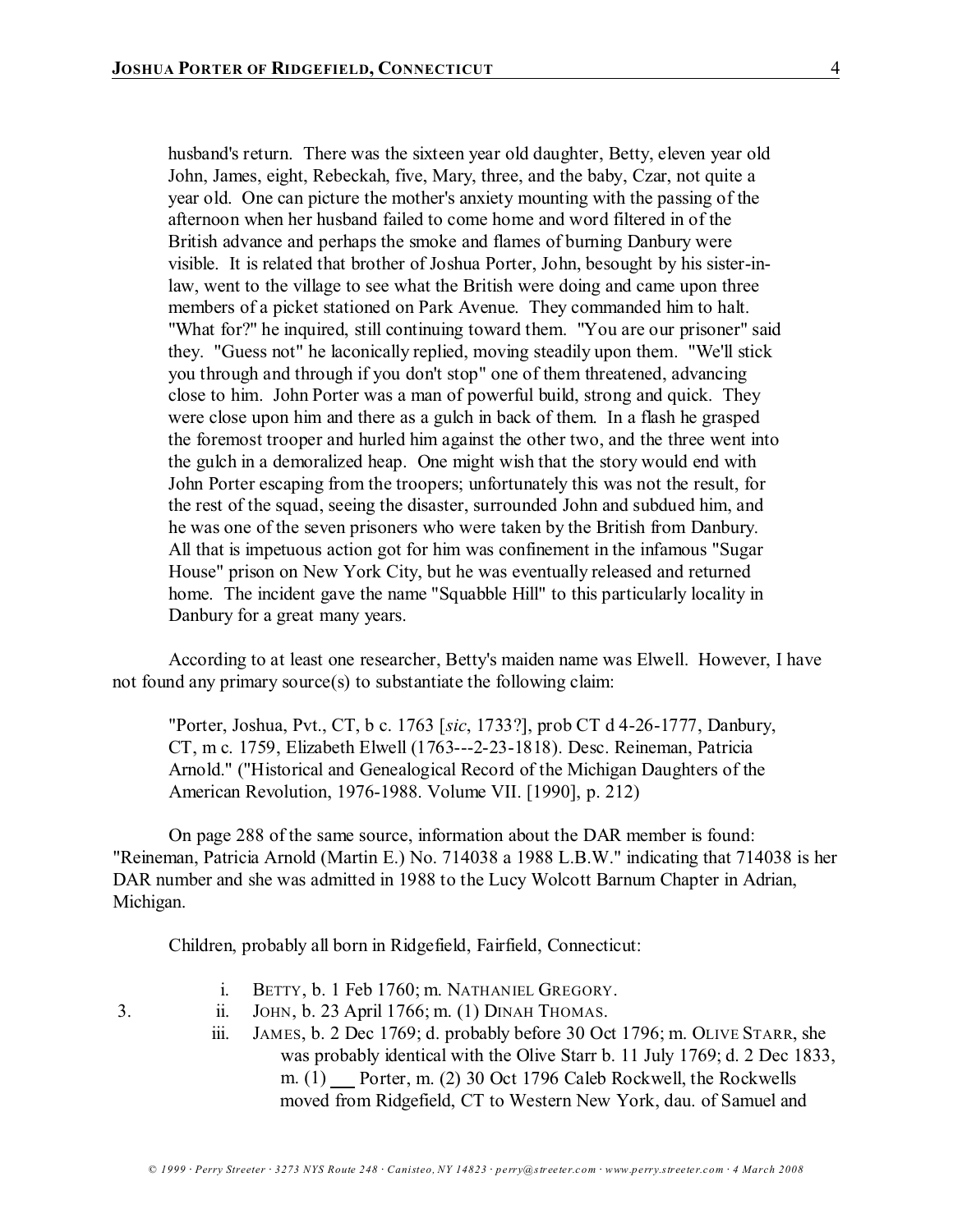Ann (
) Starr of Ridgefield, CT (B.P. Starr, *History of the Starr Family*, [1879], electronic mail correspondence with Connie (Starr) Bishop).

- iv. REBECKAH, b. 25 March 1772.
- v. MARY, b. 14 June 1774; m. CALEB ABBOTT.
- vi. CZAR, b. 17 May 1776; also named as *Ezar* or *Ezra*.

**3.** JOHN PORTER (*Joshua*, ...) born in Connecticut on 23 April 1766; died at an inn in Trumansburg, Tompkins County, New York on 4 July 1837; married first about 1785 DINAH<sup>7</sup> THOMAS (*Recompense<sup>6-5</sup>, John<sup>4</sup>, Daniel<sup>3</sup>, John<sup>2</sup>, William<sup>1</sup>), born Ridgefield, Fairfield County,* Connecticut on 12 March 1764 (*Birth Records of Ridgefield, Connecticut*) or 12 May 1765 (James Porter's Bible), died 30 July 1817, daughter of Recompense<sup>6</sup> Jr. and Sarah (Larrance/Lawrence) Thomas; married second before 19 November 1818 (*Land Deed*) JEIVLALA ; married third SEELEY; married fourth WAKEMAN; and married fifth JANE (FORRESTER) THOMAS, daughter of Arthur and Jemima (Keeler) Forrester, married first , married second Elias<sup>7</sup> Thomas (*Recompense*<sup>6-5</sup>, *John*<sup>4</sup>, *Daniel*<sup>3</sup>, *John*<sup>2</sup>, *William*<sup>1</sup>).

[John and Dinah] lived near Danbury, Connecticut until after their twelfth and last child was born in 1807, when John caught the spirit of westward migration which was opening up the rich lands of western New York and the Ohio regions. Traveling westward by the slow means of locomotion of the early days of the nineteenth century, the family finally took up their permanent residence in the beautiful Finger Lake country on a farm in Ulysses Township, [now Tompkins, then] Seneca County, N.Y. John was a farmer all his life although family tradition says that he served for a short time in the War of 1812. He died July 4, 1837 in Ulysses, N.Y. and his will was probated there. It is said that he died while at dinner at an inn at Trumansburg... (*Tripp FRs*).

John Porter, farmer, was listed on "A General Return of Persons Names Qualified to serve as Jurors in the Town of Ulysses and County of Seneca." (*Ulysses Town Book 1795-1856*); apparently he was a neighbor to Daniel Richey, another one of my direct ancestors.

According to another Porter descendant, William W. Porter of Minneapolis, Minnesota, John was a Baptist Deacon. Numerous records indicate that some of his children were also devout Baptists:

Lewis Porter was a staunch member of the Baptist Church. He was appointed clerk of the Seneca Baptist Association in 1811 and served with slight interruption until 1846. Deacon Porter was very punctual in attending the meetings of the church and painstaking in his report of the proceedings. From a contemporary he was reported to have been "very choice" of the church book, usually carrying it wrapped in large silk handkerchief. (*Pioneer*)

Children, all born in or near Danbury, Fairfield County, Connecticut:

i. LEWIS, b. 24 May 1786; d. Covert, Seneca Co., NY 9 Dec 1862; m. (1) about 1808 SAMANTHA KING, b. 15 Aug 1791, d. 21 March 1817, dau. of Asaph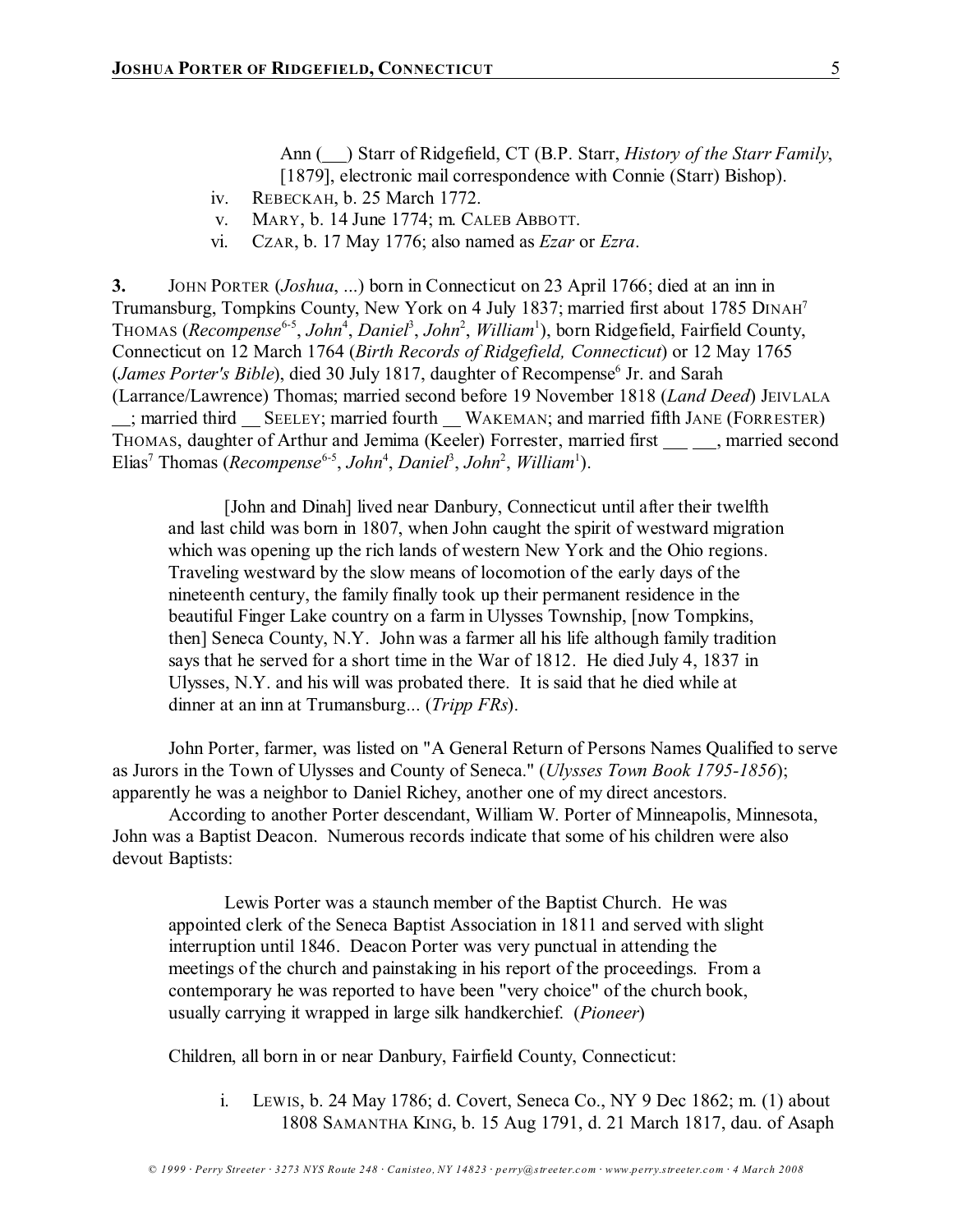King of Covert, Seneca Co., NY; m. (2) THIRZA COLE, b. 23 Sep 1797, dau. of John and Mary (Washburn) Cole.

Children, by Samantha King, surname *Porter*: 1. *Cynthia*, b. 30 April 1809 Daniel Hall. 2. *Angeline*, b. 6 Oct 1810, m. Ezra Cole. 3. *Asaph K*., b. 26 March 1812; m. Rachel Glazier. 4. *Louisa*, b. 30 Sep 1813; m. Hartwell Russell. 5. *Emma P.*, b. 7 July 1815; m. Edwin W. Cole.

Children, by Thirza Cole, surname *Porter*: 6. *Samantha K.*, b. 13 Aug 1818; m. Roswell c. Barto. 7. *Oliver C.*, b. 24 May 1820; d. 22 Aug 1821. 8. *John C.*, b. 24 June 1822; m. Louisa King. 9. *Mary C.*, b. 19 Jan 1824 Hartwell Russell. 10. *Obed W.*, b. 2 Dec 1825; m. Ursula A. Russell. 11. *Lewis Jr.*, b. 2 May 1829; m. Esther Burr. 12. *Phebe Harriett*, b. 22 June 1832; m. Harvey F. King.

- ii. JOSHUA, b. 4 May 1788.
- iii. THOMAS, b. 22 Sep 1789; m. POLLY WARING.
- iv. JOHN, b. 2 Sep 1791.
- v. SAMUEL, b. 9 Aug 1795; m. ZILPHA BAIRD.
- vi. JOEL, b. 30 March 1799; d. Fox Lake, WI; m. MARY ANN [BRADLEY]; left Howard, Steuben Co., NY for Fox Lake in the late 1840s.
- vii. RHODA, b. 17 Aug 1797; m. ROBERT ALLISON.
- viii. JAMES, b. 30 March 1799; m. MARGARET MURPHY, m. (2) Miner Porter (*John*, *Joshua*), her brother-in-law.
- ix. MARY, b. 10 Jan 1801; m. JOSEPH S. FINTON.
- x. ALANSON, b. 3 Jan 1803.
- \* xi. SARAH ANN, b. 15 April 1805; d. St. Joseph, MI 17 July 1868; m. (1) CALVIN CODDINGTON (*John*, ...) ; b. Ulysses, Tompkins Co., NY 1800, k. Howard, Steuben Co., NY by a falling tree in Dec 1836, son of John and Mary Ann (Robinson) Coddington; my direct ancestors; see *Stockdale Coddington of New Hampshire* for more information; m. (2) CYRUS ROBINSON.
	- xii. MINER, b. 30 May 1807; m. (1) NANCY ACKLEY; m. (2) LAVINA G.  $\therefore$  m. (3) MARGARET (MURPHY) PORTER, his widowed sister-in-law; m. (4) SUSAN S. HARVEY RAYMOND.